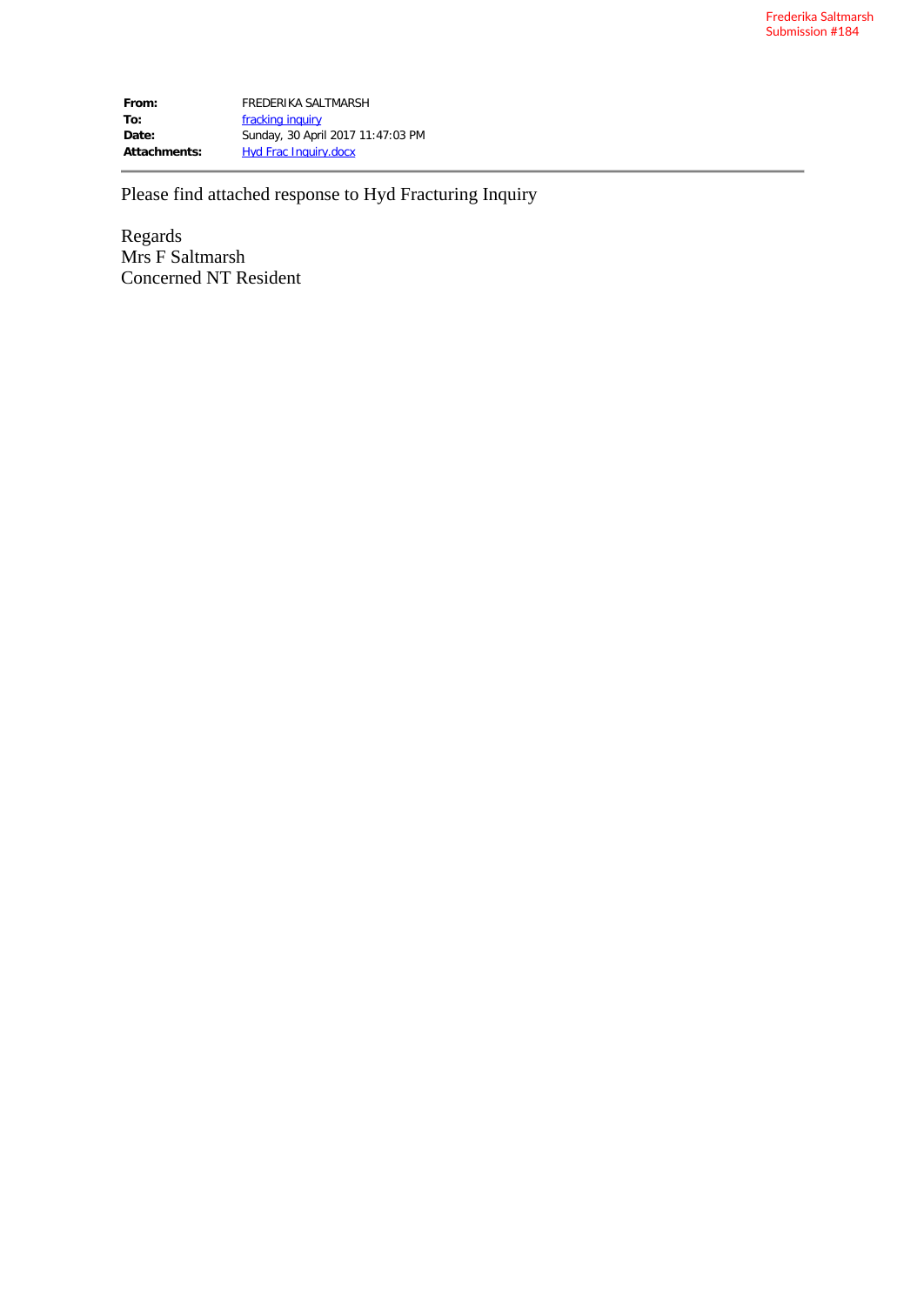Feedback – Hydraulic Fracturing Inquiry – six parts

Intro…….fracking (or cracking) …the drilling process

1. Wherever drilling occurs, there are risks. Particularly when perforating aquifers with high powered drills at 10,000 psi accompanied by forceful injection at high speed of injection fluid made up of sand, water and chemicals

Any person, scientist or not, can see this is not healthy for the environment. Gas is trapped underground for a purpose. It can be compared with a shock absorber in a car, the gas fills a void, take it away and you will have problems. Released Methane is more polluting than carbon dioxide, not what we need in these times.

I understand the Fracturing Inquiry is investigating risks to our land, water, farms, cattle industry, horticulture, fishing and tourism

Let us be real now and say, of course there are risks, but, are we prepared to take them? Do we not have enough gas production offshore? The risk is far too high to undertake this shaky industry.

Risks

Aquifers – how do you fix a polluted aquifer…..you cannot

Soils – degradation of soils due to clearing, leakages, spills, drilling

Fauna – displaced and often killed in the process… example…magpie geese landing in frack wastewater ponds, native animals drinking this wastewater

Cattle – feeding and drinking from a tainted landscape – poor meat quality, sickness and in some cases, death

Climate Change – Methane…released into the air…more toxic than carbon dioxide

Flora – destruction of flora for roads, well pads, pipes, ponds

Human Health – chemicals used in fracking have been traced and found to cause a number of illnesses, headaches, rashes, nosebleeds, cancer……..not worth the risk

Bushfires – how can this possibly mix with fracking – networks of pipes are accidents waiting to happen with Australia's bushfires

Frack wastewater tankers - hundreds of them, have been known to dump wastewater wherever they can, they cannot return empty!

Wastewater ponds – an evaporating nightmare, a death trap for wildlife, leaking liners

Water – we are talking GIGALITRES here!

Monitoring pipes, maintenance, flowback, drilling, flaring, leakages, ponds, not to mention the noise, lights, trucks, infrastructure, workers………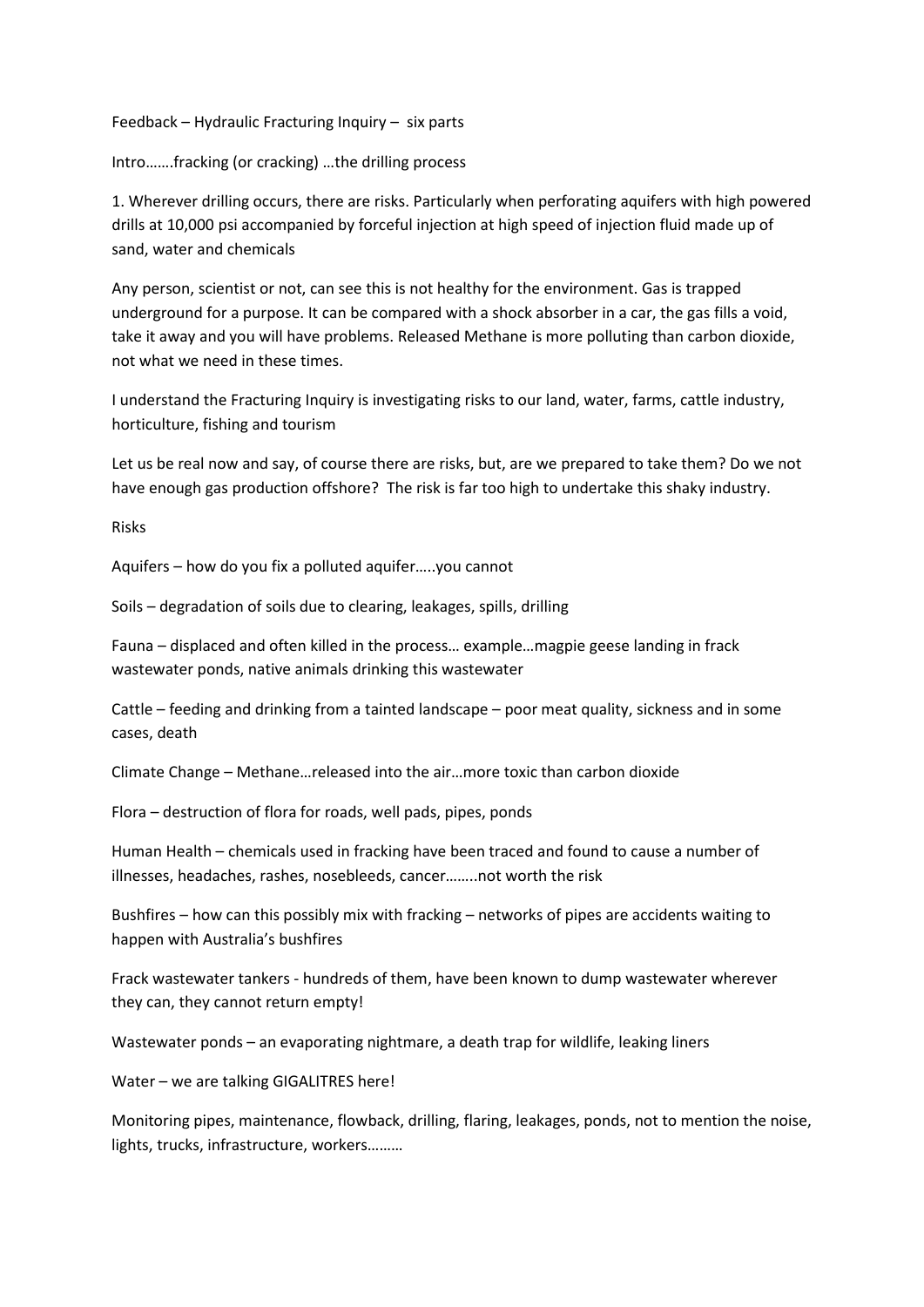## **2. Countries that have banned fracking (either fully or partly, please note info may have changed at this stage)**

Switzerland Spain Austria South Africa France Bulgaria Ireland Aotearoa (New Zealand) Nova Scotia Québec Parts of New Mexico, New York, Maryland

## **3. Squeezed by gravity: how tides affect the groundwater under our feet – a set of articles by various scientists-plse copy & paste**

**link** [http://theconversation.com/squeezed-by-gravity-how-tides-affect-the-groundwater-under](http://theconversation.com/squeezed-by-gravity-how-tides-affect-the-groundwater-under-our-feet-74928?utm_medium=email&utm_campaign=Latest%20from%20The%20Conversation%20for%20April%206%202017%20-%2071355384&utm_content=Latest%20from%20The%20Conversation%20for%20April%206%202017%20-%2071355384+CID_e7442a470fa6cef38227f525d13fc21b&utm_source=campaign_monitor&utm_term=Squeezed%20by%20gravity%20how%20tides%20affect%20the%20groundwater%20under%20our%20feet#republish)[our-feet-](http://theconversation.com/squeezed-by-gravity-how-tides-affect-the-groundwater-under-our-feet-74928?utm_medium=email&utm_campaign=Latest%20from%20The%20Conversation%20for%20April%206%202017%20-%2071355384&utm_content=Latest%20from%20The%20Conversation%20for%20April%206%202017%20-%2071355384+CID_e7442a470fa6cef38227f525d13fc21b&utm_source=campaign_monitor&utm_term=Squeezed%20by%20gravity%20how%20tides%20affect%20the%20groundwater%20under%20our%20feet#republish)

[74928?utm\\_medium=email&utm\\_campaign=Latest%20from%20The%20Conversation%20for%20Ap](http://theconversation.com/squeezed-by-gravity-how-tides-affect-the-groundwater-under-our-feet-74928?utm_medium=email&utm_campaign=Latest%20from%20The%20Conversation%20for%20April%206%202017%20-%2071355384&utm_content=Latest%20from%20The%20Conversation%20for%20April%206%202017%20-%2071355384+CID_e7442a470fa6cef38227f525d13fc21b&utm_source=campaign_monitor&utm_term=Squeezed%20by%20gravity%20how%20tides%20affect%20the%20groundwater%20under%20our%20feet#republish) [ril%206%202017%20-](http://theconversation.com/squeezed-by-gravity-how-tides-affect-the-groundwater-under-our-feet-74928?utm_medium=email&utm_campaign=Latest%20from%20The%20Conversation%20for%20April%206%202017%20-%2071355384&utm_content=Latest%20from%20The%20Conversation%20for%20April%206%202017%20-%2071355384+CID_e7442a470fa6cef38227f525d13fc21b&utm_source=campaign_monitor&utm_term=Squeezed%20by%20gravity%20how%20tides%20affect%20the%20groundwater%20under%20our%20feet#republish)

[%2071355384&utm\\_content=Latest%20from%20The%20Conversation%20for%20April%206%20201](http://theconversation.com/squeezed-by-gravity-how-tides-affect-the-groundwater-under-our-feet-74928?utm_medium=email&utm_campaign=Latest%20from%20The%20Conversation%20for%20April%206%202017%20-%2071355384&utm_content=Latest%20from%20The%20Conversation%20for%20April%206%202017%20-%2071355384+CID_e7442a470fa6cef38227f525d13fc21b&utm_source=campaign_monitor&utm_term=Squeezed%20by%20gravity%20how%20tides%20affect%20the%20groundwater%20under%20our%20feet#republish) [7%20-](http://theconversation.com/squeezed-by-gravity-how-tides-affect-the-groundwater-under-our-feet-74928?utm_medium=email&utm_campaign=Latest%20from%20The%20Conversation%20for%20April%206%202017%20-%2071355384&utm_content=Latest%20from%20The%20Conversation%20for%20April%206%202017%20-%2071355384+CID_e7442a470fa6cef38227f525d13fc21b&utm_source=campaign_monitor&utm_term=Squeezed%20by%20gravity%20how%20tides%20affect%20the%20groundwater%20under%20our%20feet#republish)

[%2071355384+CID\\_e7442a470fa6cef38227f525d13fc21b&utm\\_source=campaign\\_monitor&utm\\_te](http://theconversation.com/squeezed-by-gravity-how-tides-affect-the-groundwater-under-our-feet-74928?utm_medium=email&utm_campaign=Latest%20from%20The%20Conversation%20for%20April%206%202017%20-%2071355384&utm_content=Latest%20from%20The%20Conversation%20for%20April%206%202017%20-%2071355384+CID_e7442a470fa6cef38227f525d13fc21b&utm_source=campaign_monitor&utm_term=Squeezed%20by%20gravity%20how%20tides%20affect%20the%20groundwater%20under%20our%20feet#republish) [rm=Squeezed%20by%20gravity%20how%20tides%20affect%20the%20groundwater%20under%20o](http://theconversation.com/squeezed-by-gravity-how-tides-affect-the-groundwater-under-our-feet-74928?utm_medium=email&utm_campaign=Latest%20from%20The%20Conversation%20for%20April%206%202017%20-%2071355384&utm_content=Latest%20from%20The%20Conversation%20for%20April%206%202017%20-%2071355384+CID_e7442a470fa6cef38227f525d13fc21b&utm_source=campaign_monitor&utm_term=Squeezed%20by%20gravity%20how%20tides%20affect%20the%20groundwater%20under%20our%20feet#republish)

[ur%20feet#republish](http://theconversation.com/squeezed-by-gravity-how-tides-affect-the-groundwater-under-our-feet-74928?utm_medium=email&utm_campaign=Latest%20from%20The%20Conversation%20for%20April%206%202017%20-%2071355384&utm_content=Latest%20from%20The%20Conversation%20for%20April%206%202017%20-%2071355384+CID_e7442a470fa6cef38227f525d13fc21b&utm_source=campaign_monitor&utm_term=Squeezed%20by%20gravity%20how%20tides%20affect%20the%20groundwater%20under%20our%20feet#republish)**......**Brilliant articles by Scientists – the water beneath our feet – lets learn about it and look after it!

4**. As groundwater extraction increases across Australia, the need to protect water sources is heightened, more so in a dry continent like Australia. Studies released by NASA show declines in groundwater sources globally……**

**<http://www.abc.net.au/news/derek-eamus/6556690>**